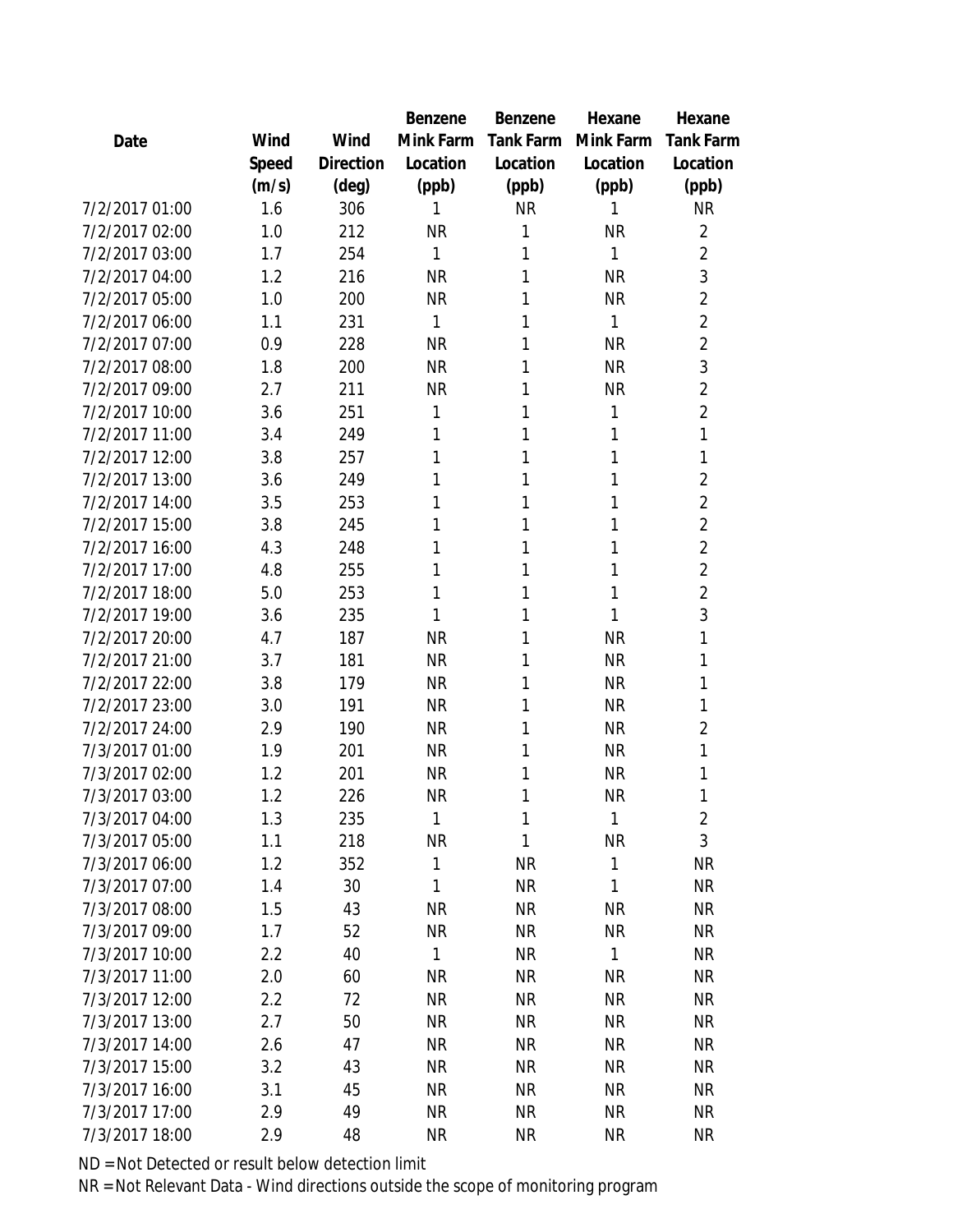|                |       |           | Benzene   | Benzene          | Hexane    | Hexane           |
|----------------|-------|-----------|-----------|------------------|-----------|------------------|
| Date           | Wind  | Wind      | Mink Farm | <b>Tank Farm</b> | Mink Farm | <b>Tank Farm</b> |
|                | Speed | Direction | Location  | Location         | Location  | Location         |
|                | (m/s) | (deg)     | (ppb)     | (ppb)            | (ppb)     | (ppb)            |
| 7/3/2017 19:00 | 2.4   | 47        | <b>NR</b> | <b>NR</b>        | <b>NR</b> | <b>NR</b>        |
| 7/3/2017 20:00 | 2.4   | 41        | <b>NR</b> | <b>NR</b>        | <b>NR</b> | <b>NR</b>        |
| 7/3/2017 21:00 | 3.0   | 45        | <b>NR</b> | <b>NR</b>        | <b>NR</b> | <b>NR</b>        |
| 7/3/2017 22:00 | 3.0   | 47        | <b>NR</b> | <b>NR</b>        | <b>NR</b> | <b>NR</b>        |
| 7/3/2017 23:00 | 2.5   | 44        | <b>NR</b> | <b>NR</b>        | <b>NR</b> | <b>NR</b>        |
| 7/3/2017 24:00 | 2.0   | 55        | <b>NR</b> | <b>NR</b>        | <b>NR</b> | <b>NR</b>        |
| 7/4/2017 01:00 | 1.9   | 55        | <b>NR</b> | <b>NR</b>        | <b>NR</b> | <b>NR</b>        |
| 7/4/2017 02:00 | 1.8   | 44        | <b>NR</b> | <b>NR</b>        | <b>NR</b> | <b>NR</b>        |
| 7/4/2017 03:00 | 1.8   | 43        | <b>NR</b> | <b>NR</b>        | <b>NR</b> | <b>NR</b>        |
| 7/4/2017 04:00 | 2.2   | 36        | 1         | <b>NR</b>        | 1         | <b>NR</b>        |
| 7/4/2017 05:00 | 2.2   | 38        | 1         | <b>NR</b>        | 1         | <b>NR</b>        |
| 7/4/2017 06:00 | 1.8   | 37        | 1         | <b>NR</b>        | 1         | <b>NR</b>        |
| 7/4/2017 07:00 | 2.1   | 41        | <b>NR</b> | <b>NR</b>        | <b>NR</b> | <b>NR</b>        |
| 7/4/2017 08:00 | 1.7   | 53        | <b>NR</b> | <b>NR</b>        | <b>NR</b> | <b>NR</b>        |
| 7/4/2017 09:00 | 1.5   | 75        | <b>NR</b> | <b>NR</b>        | <b>NR</b> | <b>NR</b>        |
| 7/4/2017 10:00 | 1.9   | 103       | <b>NR</b> | <b>NR</b>        | <b>NR</b> | <b>NR</b>        |
| 7/4/2017 11:00 | 2.2   | 110       | <b>NR</b> | <b>NR</b>        | <b>NR</b> | <b>NR</b>        |
| 7/4/2017 12:00 | 2.1   | 107       | <b>NR</b> | <b>NR</b>        | <b>NR</b> | <b>NR</b>        |
| 7/4/2017 13:00 | 2.0   | 80        | <b>NR</b> | <b>NR</b>        | <b>NR</b> | <b>NR</b>        |
| 7/4/2017 14:00 | 1.9   | 57        | <b>NR</b> | <b>NR</b>        | <b>NR</b> | <b>NR</b>        |
| 7/4/2017 15:00 | 2.0   | 54        | <b>NR</b> | <b>NR</b>        | <b>NR</b> | <b>NR</b>        |
| 7/4/2017 16:00 | 2.5   | 60        | <b>NR</b> | <b>NR</b>        | <b>NR</b> | <b>NR</b>        |
| 7/4/2017 17:00 | 2.6   | 76        | <b>NR</b> | <b>NR</b>        | <b>NR</b> | <b>NR</b>        |
| 7/4/2017 18:00 | 2.4   | 60        | <b>NR</b> | <b>NR</b>        | <b>NR</b> | <b>NR</b>        |
| 7/4/2017 19:00 | 2.2   | 72        | <b>NR</b> | <b>NR</b>        | <b>NR</b> | <b>NR</b>        |
| 7/4/2017 20:00 | 2.0   | 64        | <b>NR</b> | <b>NR</b>        | <b>NR</b> | NR               |
| 7/4/2017 21:00 | 1.7   | 71        | <b>NR</b> | <b>NR</b>        | <b>NR</b> | <b>NR</b>        |
| 7/4/2017 22:00 | 1.6   | 73        | <b>NR</b> | <b>NR</b>        | <b>NR</b> | <b>NR</b>        |
| 7/4/2017 23:00 | 1.6   | 60        | <b>NR</b> | <b>NR</b>        | <b>NR</b> | <b>NR</b>        |
| 7/4/2017 24:00 | 1.6   | 53        | <b>NR</b> | <b>NR</b>        | <b>NR</b> | <b>NR</b>        |
| 7/5/2017 01:00 | 1.3   | 64        | <b>NR</b> | <b>NR</b>        | <b>NR</b> | <b>NR</b>        |
| 7/5/2017 02:00 | 1.6   | 57        | <b>NR</b> | <b>NR</b>        | <b>NR</b> | <b>NR</b>        |
| 7/5/2017 03:00 | 1.7   | 80        | <b>NR</b> | <b>NR</b>        | <b>NR</b> | <b>NR</b>        |
| 7/5/2017 04:00 | 2.9   | 122       | <b>NR</b> | <b>NR</b>        | <b>NR</b> | <b>NR</b>        |
| 7/5/2017 05:00 | 2.5   | 129       | <b>NR</b> | <b>NR</b>        | <b>NR</b> | <b>NR</b>        |
| 7/5/2017 06:00 | 1.5   | 85        | <b>NR</b> | <b>NR</b>        | <b>NR</b> | <b>NR</b>        |
| 7/5/2017 07:00 | 2.2   | 113       | <b>NR</b> | <b>NR</b>        | <b>NR</b> | <b>NR</b>        |
| 7/5/2017 08:00 | 2.2   | 126       | <b>NR</b> | <b>NR</b>        | <b>NR</b> | <b>NR</b>        |
| 7/5/2017 09:00 | 1.8   | 134       | <b>NR</b> | <b>NR</b>        | <b>NR</b> | <b>NR</b>        |
| 7/5/2017 10:00 | 2.7   | 155       | <b>NR</b> | <b>NR</b>        | <b>NR</b> | NR               |
| 7/5/2017 11:00 | 1.8   | 149       | <b>NR</b> | <b>NR</b>        | <b>NR</b> | <b>NR</b>        |
| 7/5/2017 12:00 | 2.6   | 140       | <b>NR</b> | <b>NR</b>        | <b>NR</b> | <b>NR</b>        |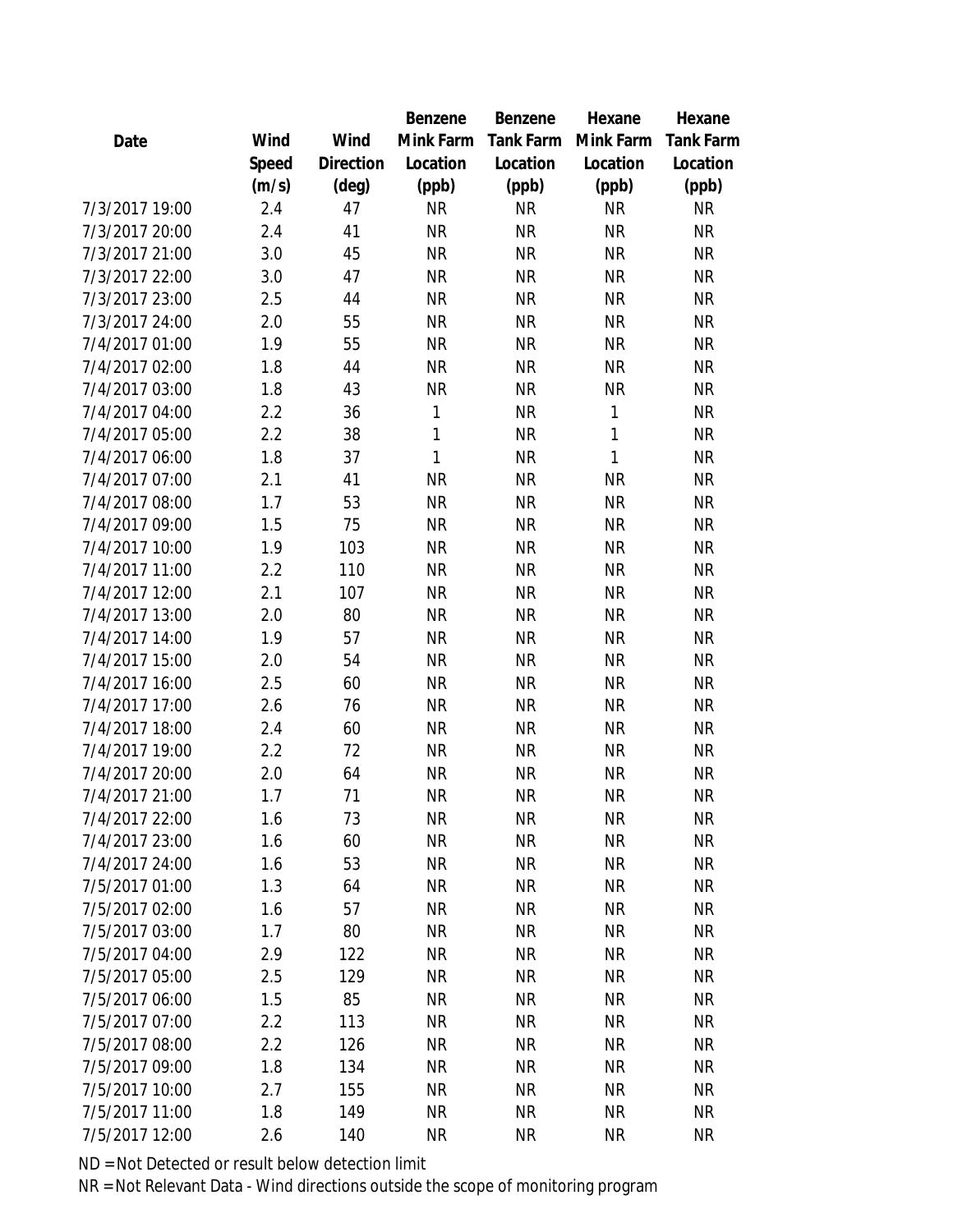|                |       |                | Benzene   | Benzene          | Hexane         | Hexane           |
|----------------|-------|----------------|-----------|------------------|----------------|------------------|
| Date           | Wind  | Wind           | Mink Farm | <b>Tank Farm</b> | Mink Farm      | <b>Tank Farm</b> |
|                | Speed | Direction      | Location  | Location         | Location       | Location         |
|                | (m/s) | $(\text{deg})$ | (ppb)     | (ppb)            | (ppb)          | (ppb)            |
| 7/5/2017 13:00 | 3.2   | 155            | <b>NR</b> | <b>NR</b>        | <b>NR</b>      | <b>NR</b>        |
| 7/5/2017 14:00 | 2.5   | 153            | <b>NR</b> | <b>NR</b>        | <b>NR</b>      | <b>NR</b>        |
| 7/5/2017 15:00 | 2.1   | 145            | <b>NR</b> | <b>NR</b>        | <b>NR</b>      | <b>NR</b>        |
| 7/5/2017 16:00 | 2.2   | 166            | <b>NR</b> | <b>NR</b>        | <b>NR</b>      | <b>NR</b>        |
| 7/5/2017 17:00 | 1.6   | 155            | <b>NR</b> | <b>NR</b>        | <b>NR</b>      | <b>NR</b>        |
| 7/5/2017 18:00 | 2.6   | 155            | <b>NR</b> | <b>NR</b>        | <b>NR</b>      | <b>NR</b>        |
| 7/5/2017 19:00 | 2.2   | 160            | <b>NR</b> | <b>NR</b>        | <b>NR</b>      | <b>NR</b>        |
| 7/5/2017 20:00 | 1.5   | 1              | 1         | <b>NR</b>        | 1              | <b>NR</b>        |
| 7/5/2017 21:00 | 1.4   | 131            | <b>NR</b> | <b>NR</b>        | <b>NR</b>      | <b>NR</b>        |
| 7/5/2017 22:00 | 1.9   | 168            | <b>NR</b> | <b>NR</b>        | <b>NR</b>      | <b>NR</b>        |
| 7/5/2017 23:00 | 1.5   | 166            | <b>NR</b> | <b>NR</b>        | <b>NR</b>      | <b>NR</b>        |
| 7/5/2017 24:00 | 1.5   | 188            | <b>NR</b> | 1                | <b>NR</b>      | $\overline{2}$   |
| 7/6/2017 01:00 | 1.6   | 182            | <b>NR</b> | 1                | <b>NR</b>      | 3                |
| 7/6/2017 02:00 | 1.2   | 173            | <b>NR</b> | 1                | <b>NR</b>      | $\overline{2}$   |
| 7/6/2017 03:00 | 1.9   | 187            | <b>NR</b> | 1                | <b>NR</b>      | $\overline{2}$   |
| 7/6/2017 04:00 | 1.3   | 121            | <b>NR</b> | <b>NR</b>        | <b>NR</b>      | <b>NR</b>        |
| 7/6/2017 05:00 | 0.9   | 266            | 1         | 1                | 1              | $\mathbf{1}$     |
| 7/6/2017 06:00 | 1.0   | 319            | 1         | <b>NR</b>        | 1              | <b>NR</b>        |
| 7/6/2017 07:00 | 0.3   | 333            | 1         | <b>NR</b>        | $\overline{2}$ | <b>NR</b>        |
| 7/6/2017 08:00 | 1.0   | 304            | 1         | <b>NR</b>        | 1              | <b>NR</b>        |
| 7/6/2017 09:00 | 1.7   | 303            | 1         | <b>NR</b>        | 1              | <b>NR</b>        |
| 7/6/2017 10:00 | 2.8   | 314            | 1         | <b>NR</b>        | 1              | <b>NR</b>        |
| 7/6/2017 11:00 | 2.9   | 333            | 1         | <b>NR</b>        | 1              | <b>NR</b>        |
| 7/6/2017 12:00 | 2.4   | 348            | 1         | <b>NR</b>        | 1              | <b>NR</b>        |
| 7/6/2017 13:00 | 1.7   | 23             | 1         | <b>NR</b>        | 1              | <b>NR</b>        |
| 7/6/2017 14:00 | 1.6   | 233            | 1         | 1                | 1              | 1                |
| 7/6/2017 15:00 | 2.0   | 314            | 1         | <b>NR</b>        | 1              | <b>NR</b>        |
| 7/6/2017 16:00 | 2.3   | 292            | 1         | <b>NR</b>        | 1              | <b>NR</b>        |
| 7/6/2017 17:00 | 3.3   | 261            |           | 1                | 1              | 1                |
| 7/6/2017 18:00 | 3.9   | 254            |           | 1                | 1              | 3                |
| 7/6/2017 19:00 | 4.0   | 257            | 1         | 1                | 1              | 3                |
| 7/6/2017 20:00 | 4.1   | 256            |           | 1                | 1              | 3                |
| 7/6/2017 21:00 | 3.2   | 256            |           | 1                | 1              | 3                |
| 7/6/2017 22:00 | 3.6   | 250            |           | Ί                | 1              | 3                |
| 7/6/2017 23:00 | 4.2   | 246            |           | 1                | 1              | $\overline{2}$   |
| 7/6/2017 24:00 | 3.7   | 252            | 1         | 1                | 1              | 3                |
| 7/7/2017 01:00 | 4.1   | 249            |           |                  |                | 3                |
| 7/7/2017 02:00 | 5.0   | 249            |           | 1                | 1              | $\overline{2}$   |
| 7/7/2017 03:00 | 4.5   | 248            |           | 1                | 1              | 3                |
| 7/7/2017 04:00 | 4.3   | 248            |           | 1                | 1              | $\overline{2}$   |
| 7/7/2017 05:00 | 2.9   | 263            | 1         | 1                | 1              | $\overline{2}$   |
| 7/7/2017 06:00 | 3.7   | 242            | 1         | 1                | 1              | 1                |